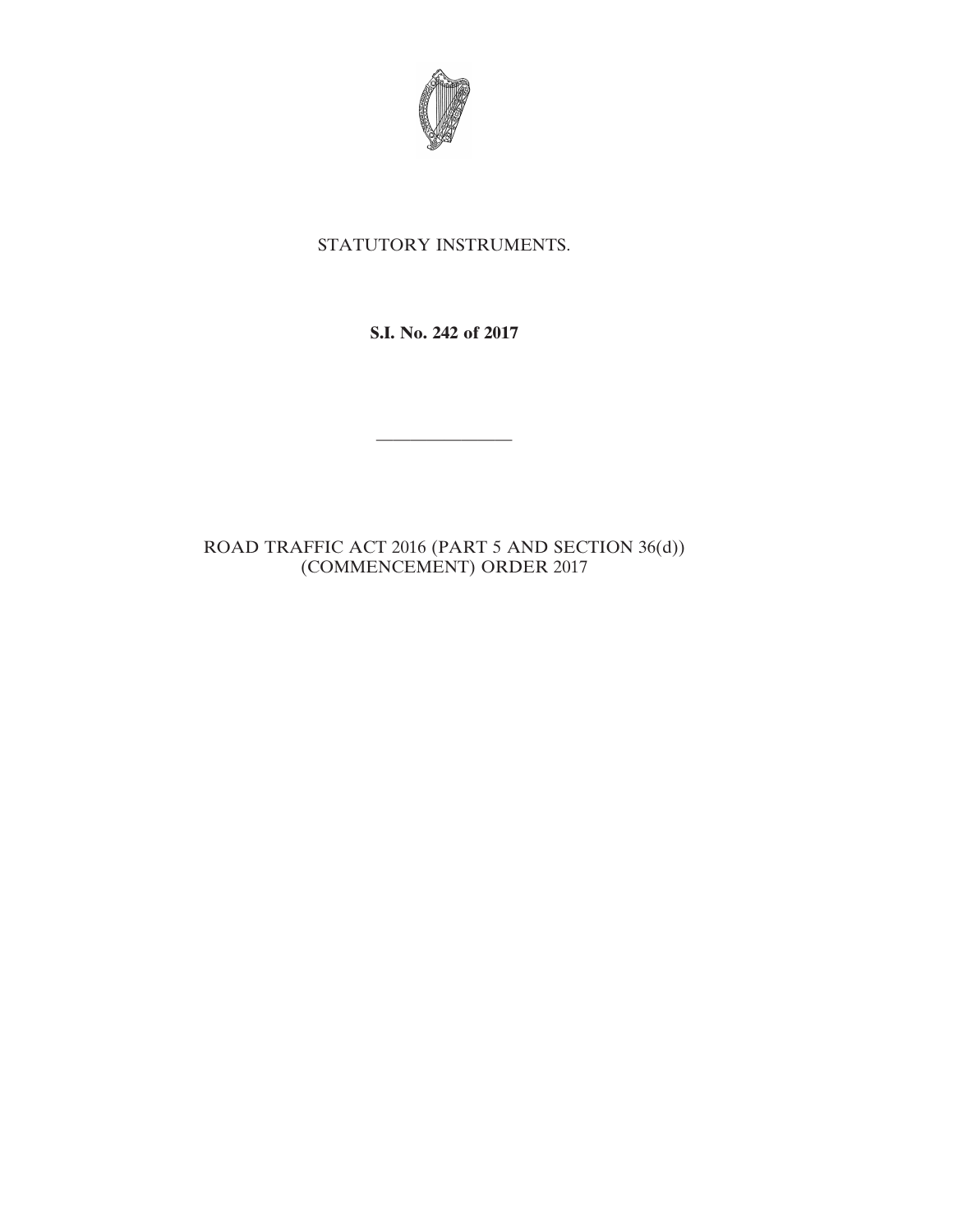## ROAD TRAFFIC ACT 2016 (PART 5 AND SECTION 36(d)) (COMMENCEMENT) ORDER 2017

I, SHANE ROSS, Minister for Transport, Tourism and Sport, in exercise of the powers conferred on me by section 1(2) of the Road Traffic Act 2016 (No. 21 of 2016) (as adapted by the Transport (Alteration of Name of Department and Title of Minister) Order 2011 (S.I. No. 141 of 2011)), hereby order as follows:

1. This Order may be cited as the Road Traffic Act 2016 (Part 5 and section 36(d)) (Commencement) Order 2017.

2. The 1st day of June 2017 is appointed as the day on which Part 5 and section 36(d) of the Road Traffic Act 2016 (No. 21 of 2016) come into operation.



SHANE ROSS, Minister for Transport, Tourism and Sport.

*Notice of the making of this Statutory Instrument was published in "Iris Oifigiúil" of* 6*th June*, 2017.